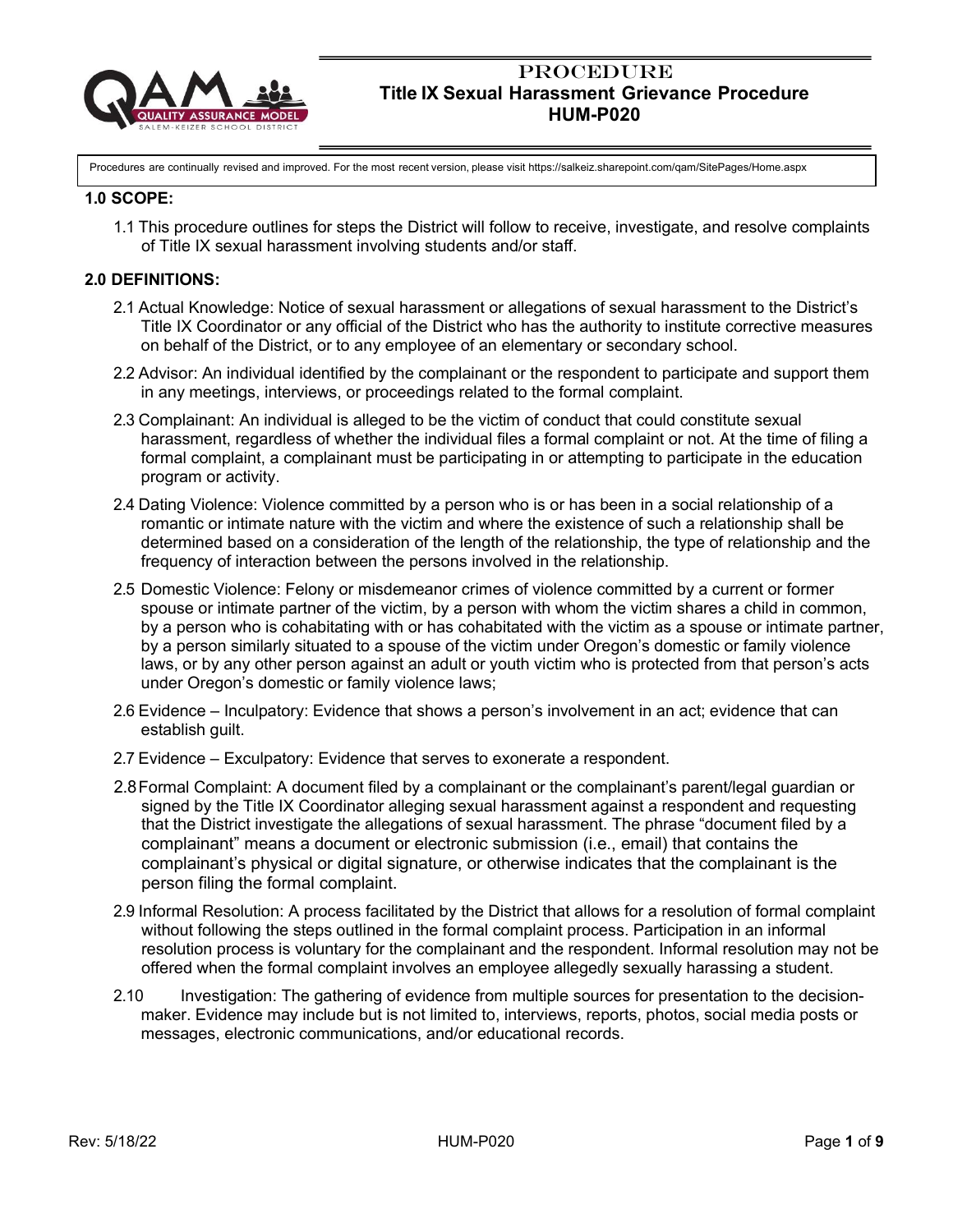

- 2.11 Parties: The complainant, respondent, and potentially the parent/legal guardian of the complainant and/or respondent.
- 2.12 Remedies: Actions taken, or services provided by the District when a respondent is found responsible that are designed to maintain or restore the complainant's equal access to education and activities. Remedies may include some of the same individualized services previously provided as supportive measures. Remedies are not required to be non-disciplinary or non-punitive and need not avoid burdening the respondent.
- 2.13 Respondent: An individual who has been reported to be the perpetrator of conduct that could constitute sexual harassment.
- 2.14 Sanctions: Actions taken against the respondent as a result of a finding of responsibility.
	- 2.14.1 Potential disciplinary sanctions include:
		- $\circ$  Student discipline up to and including suspension and expulsion;
		- o Removal from various activities, committees, extra-curricular, positions, etc.;
		- o Disqualification for awards and honors;
		- $\circ$  Employee discipline up to and including termination, in accordance with laws, agreements, contracts, and handbooks.
- 2.15 Sexual Assault: An offense classified as a forcible or nonforcible sex offense under the uniform crime reporting system of the FBI;
- 2.16 Sexual Harassment: Conduct on the basis of sex that satisfies one or more of the following:
	- 2.16.1 A District employee conditioning the provision of an aid, benefit, or service of the District on an individual's participation in unwelcome sexual conduct;
	- 2.16.2 Unwelcome conduct determined by a reasonable person to be so severe, pervasive, and

objectively offensive that it effectively denies a person equal access to the District's education program or activity; or

- 2.16.3 Sexual assault, domestic violence, dating violence and stalking.
- 2.17 Stalking: Engaging in a course of conduct directed at a specific person that would cause a reasonable person fear for the person's own safety or the safety of others, or suffer substantial emotional distress.
- 2.18 Supportive Measures: Individualized services reasonably available that are non-punitive, nondisciplinary, and not unreasonably burdensome to the other party while designed to ensure equal educational access, protect safety, or deter sexual harassment. These services are made available without charge to the complainant and/or the respondent before or after the filing of a complaint or where no formal complaint has been filed, and include measures designed to protect the safety of all parties and/or the District's educational environment.

## **3.0 PROCEDURE:**

## 3.1 **Reporting**

3.1.1 Any person may make a report of sexual harassment as defined by Title IX. This report may be made in person or by mail, telephone, e-mail, or by any other means that results in the Title IX Coordinator receiving the person's verbal or written report. The report can be made at any time. Reports made outside of normal business hours (Monday to Friday, 8am to 5pm) may not be reviewed by the Title IX Coordinator until the next business day.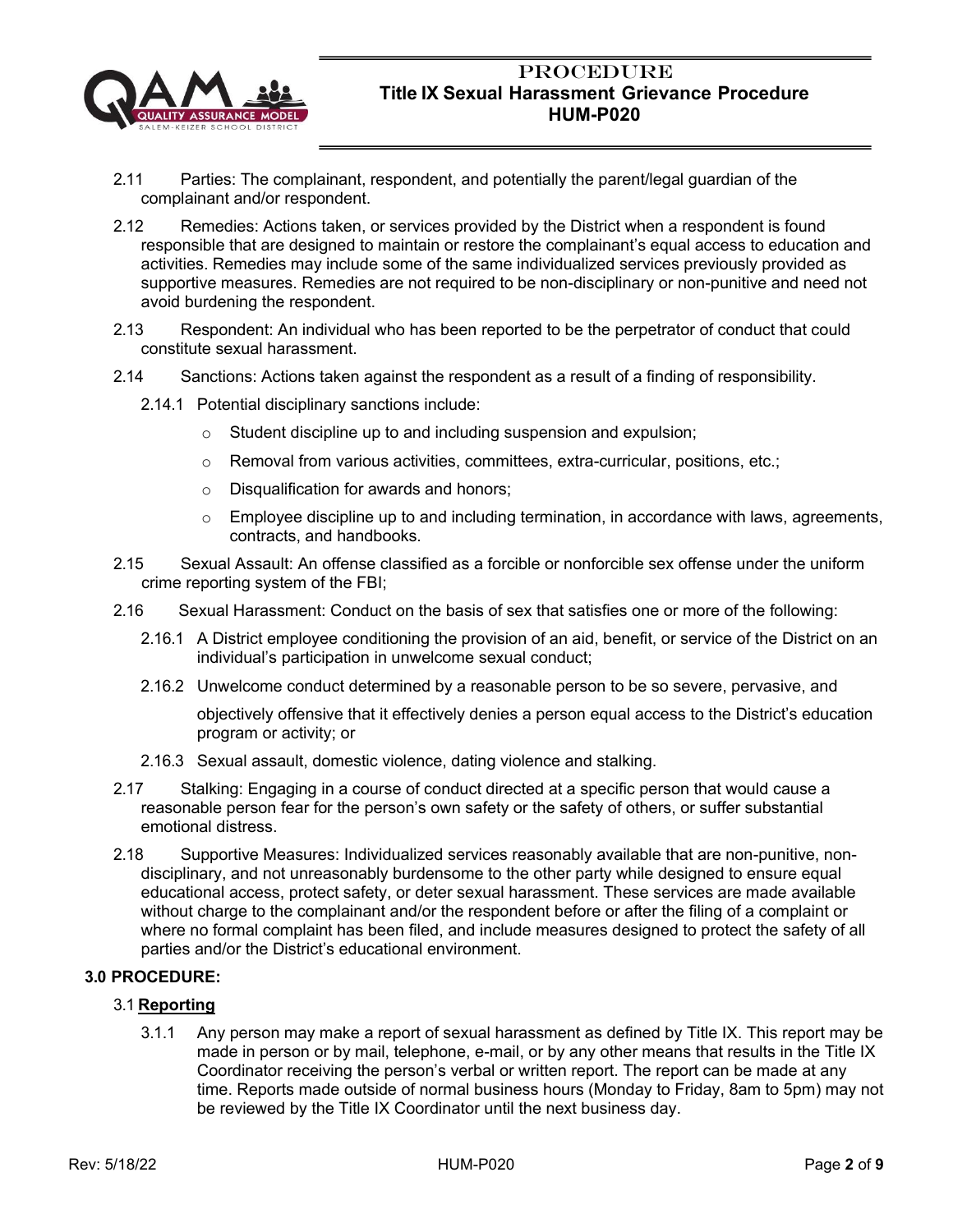

- 3.1.2 The Executive Director of Human Resources is designated as the Title IX Coordinator. The Title IX Coordinator will coordinate the District's efforts to comply with its responsibilities related to Administrative Policy HUM-A036 "Title IX Policy" and this procedure. Contact information for the Title IX Coordinator is posted on the District website and included in each handbook or catalog.
- 3.1.3 If the information reported may constitute child abuse, the Title IX Coordinator will ensure that a mandatory report is/was made to the Oregon Department of Human Services or a law enforcement agency.

### 3.2 **Response**

- 3.2.1 The District will promptly respond when there is actual knowledge, even if a formal complaint has not yet been filed. The District shall treat complainants and respondents equitably by providing supportive measures and by following a grievance procedure prior to imposing any disciplinary sanctions.
- 3.2.2 The Title IX Coordinator shall promptly contact the complainant to:
	- Discuss the availability of supportive measures;
	- Consider the complainant's wishes regarding a formal complaint. In certain circumstances, the Title IX Coordinator may sign a formal complaint and proceed with an investigation despite a complainant not wishing to file a formal complaint.
	- Explain supportive measures that are available whether or not a formal complaint is filed;
	- Explain the process for filing a formal complaint.
- 3.2.3 If after an individualized safety and risk analysis, it is determined that there is an immediate threat to the physical health or safety of any person, an emergency removal of the respondent can take place. The District will provide the respondent with notice and an opportunity to challenge the decision immediately following the removal.
- 3.2.4 An employee may be placed on administrative leave pending the grievance process.

#### 3.3 **Formal Complaint**

- 3.3.1 A complainant or the complainant's parent/legal guardian may file a formal complaint. The formal complaint must be submitted in writing or email, and must be signed/digitally signed by the complainant or their parent/legal guardian.  $1$
- 3.3.2 Consolidation of Complaints: The District may consolidate formal complaints as to allegations of sexual harassment against more than one respondent, or by one or more complainant against one or more respondents, or by one party against another party, where the allegations of sexual harassment arise out of the same facts or circumstances.
- 3.3.3 Written Notice:

Upon receipt of a formal complaint, the District will provide the following written notice to the parties:

• Notice of the District's grievance process, including any informal resolution process; and

<sup>1</sup> The Title IX Coordinator has the authority to sign a formal complaint and initiate an investigation (34 CFR 106.30).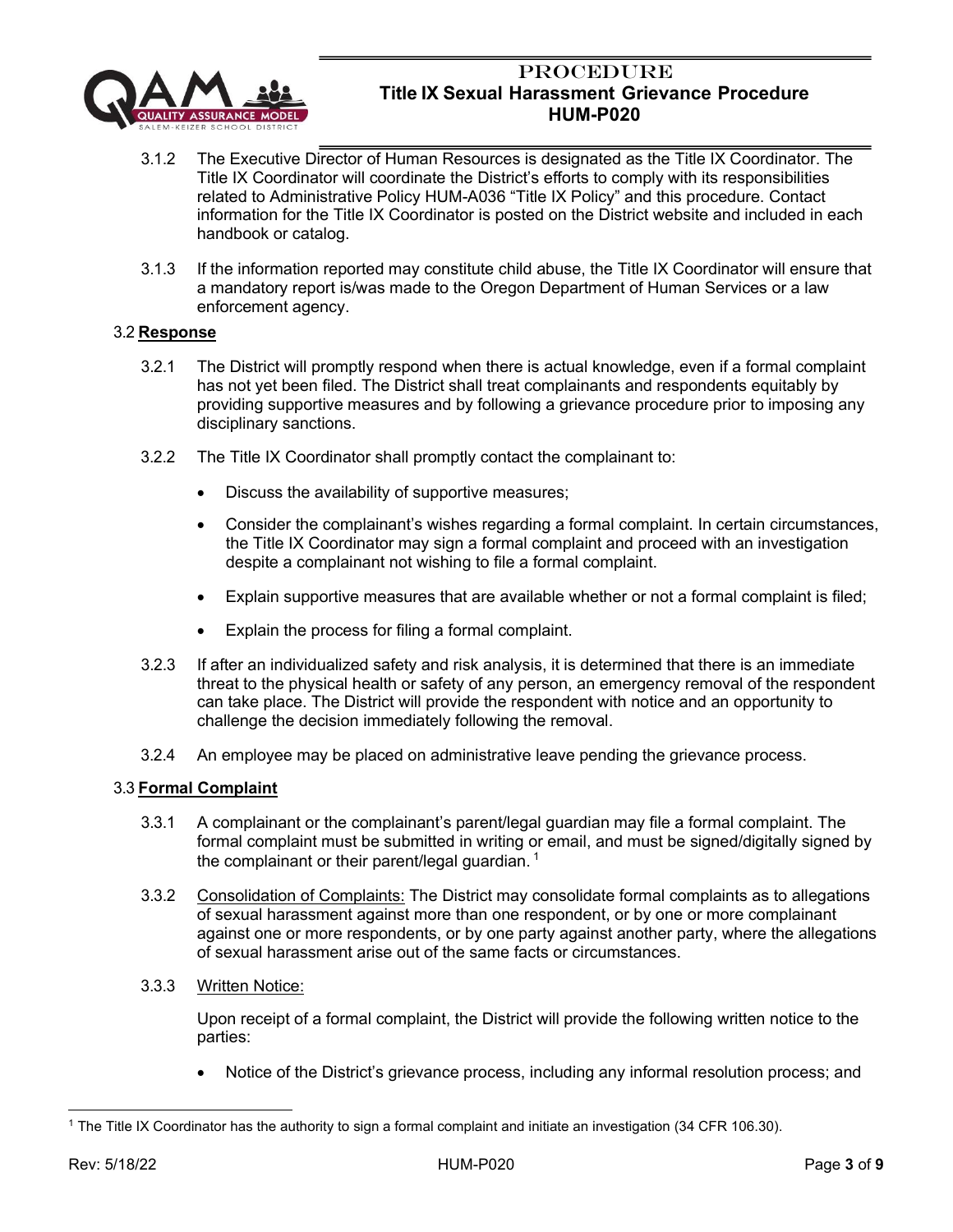

- Notice of the allegations of sexual harassment potentially constituting sexual harassment, including sufficient details known at the time. Notice will be provided with sufficient time to prepare a response before any initial interview; and
- The respondent is presumed not responsible for the alleged conduct and that a determination regarding responsibility will be made at the conclusion of the grievance process; and
- The parties may inspect and review evidence; and
- The parties may have an advisor of their choice; and
- Notification that knowingly making a false statement or knowingly submitting false information during the grievance process could lead to disciplinary action.

#### 3.3.4 **Supportive Measures**

- The Title IX Coordinator will contact the complainant and respondent to discuss supportive measures.
- If necessary, the Title IX Coordinator will arrange for an individualized safety and risk analysis. If necessary, a student or employee may be removed from school or placed on administrative leave immediately.
- The District must maintain as confidential any supportive measures provided to the complainant or respondent, to the extent that maintaining such confidentiality would not impair the ability of the District to provide supportive measures.
- 3.3.5 Typically, the District will complete the grievance process within 90 days of the submission of a formal complaint. However, upon written notification to the parties, the District may temporarily delay the grievance process or provide a limited extension of time for good cause.

#### 3.3.6 **Investigation**

- 3.3.6.1 The Title IX Coordinator will coordinate the investigation. The investigation may be conducted by a trained District employee or an external investigator. The investigation must:
	- Include an objective evaluation of all relevant evidence, including inculpatory and exculpatory evidence;
	- Ensure that the burden of proof and the burden of gathering evidence sufficient to reach a determination regarding responsibility rest on the District and not on the parties;
	- Provide an equal opportunity for the parties to present witnesses, and other inculpatory and exculpatory evidence;
	- Not restrict the ability of either party to discuss the allegations under investigation or to gather and present relevant evidence
	- Provide the parties with the same opportunities to have an advisor of their choice during any grievance proceeding, including the opportunity to be accompanied to any related meeting or interview. The District may establish restrictions regarding the extent to which the advisor may participate in the proceeding, as long as the restrictions apply equally to both parties;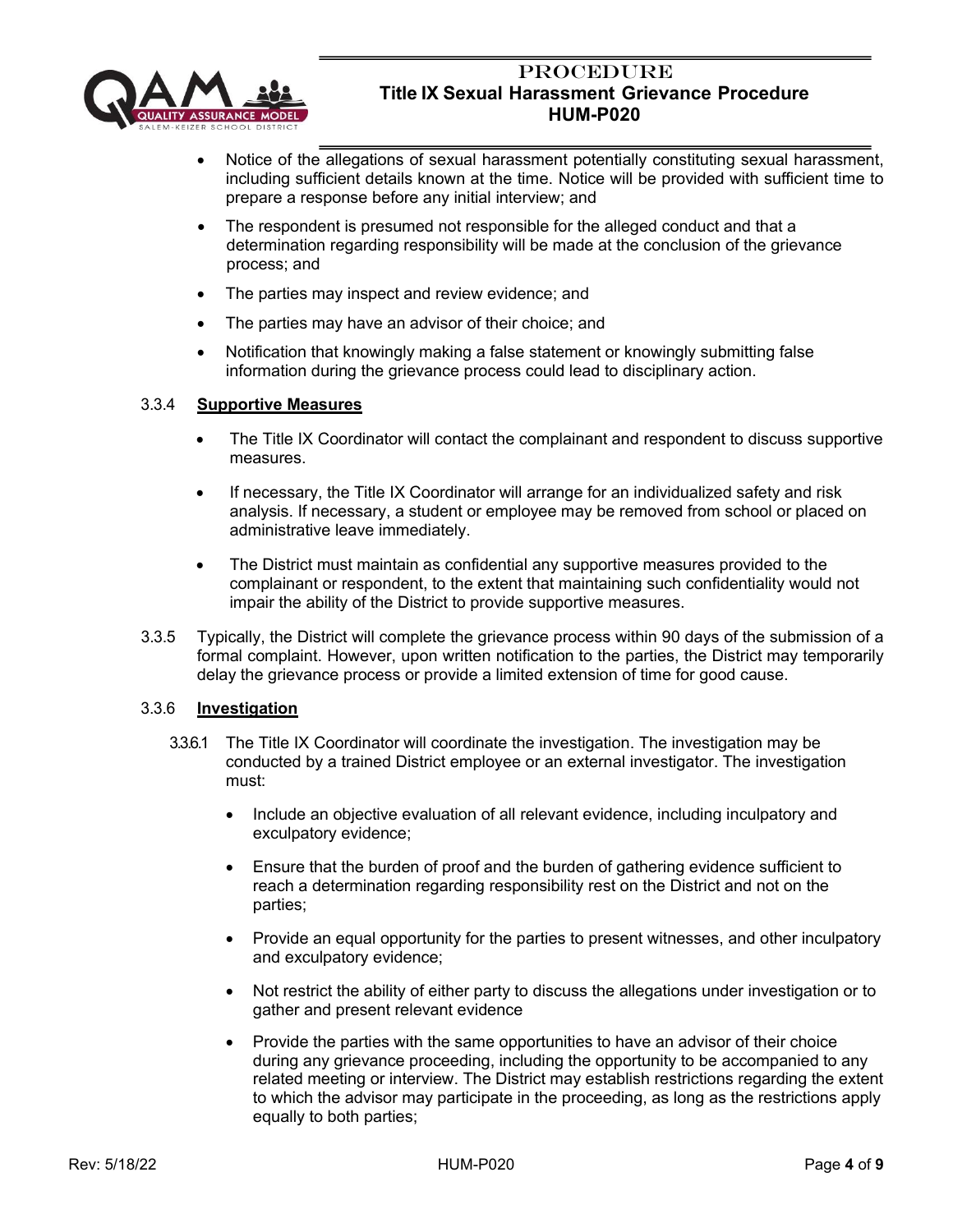

- Provide to the party whose participation is invited, written notice of the date, time, location, participants who will be in attendance, and purpose of all hearings, investigative interview, or other meetings, with sufficient time for the party to prepare to participate;
- Provide both parties an equal opportunity to inspect and review any evidence obtained as part of the investigation that is directly related to the allegations raised in a formal complaint.
- Create a draft investigative report that fairly summarizes relevant evidence and is made available to each party and each party's advisor for review. The parties shall have 10 days to submit a written response, which the investigator will consider prior to completion of the final investigative report.

## 3.3.7 **Determination Regarding Responsibility**

- 3.3.7.1 After the District has sent the investigative report to the parties and before reaching a determination regarding responsibility, the decision maker(s) must provide each party the opportunity to:
	- Submit written, relevant questions that a party wants asked of any party or witness within 10 days;
	- Provide each party with the answers;
	- Allow for additional, limited follow-up questions from each party.

The decision-maker shall explain to the party proposing the questions any decision to exclude a question as not relevant.

- 3.3.7.2 Credibility determinations are not based on the person's status as a complainant, respondent or witness.
- 3.3.7.3 The respondent shall be deemed to be not responsible for the alleged conduct until a determination regarding responsibility is made at the conclusion of the grievance process.
- 3.3.7.4 Potential disciplinary sanctions include:
	- 3.3.7.4.1 Student discipline up to and including suspension and expulsion;
	- 3.3.7.4.2 Removal from various activities, committees, extra-curricular, positions, etc.;
	- 3.3.7.4.3 Disqualification for awards and honors;
	- 3.3.7.4.4 Employee discipline up to and including termination, in accordance with laws, agreements, contracts, and handbooks.

## 3.3.7.5 **Remedies:**

The Title IX Coordinator is responsible for effective implementation of any remedies. Potential remedies include, but are not limited to:

- 3.3.7.5.1 Academic supports such as tutoring or retaking a class without penalty;
- 3.3.7.5.2 Access to counseling and/or advocacy services;
- 3.3.7.5.3 Modified schedules;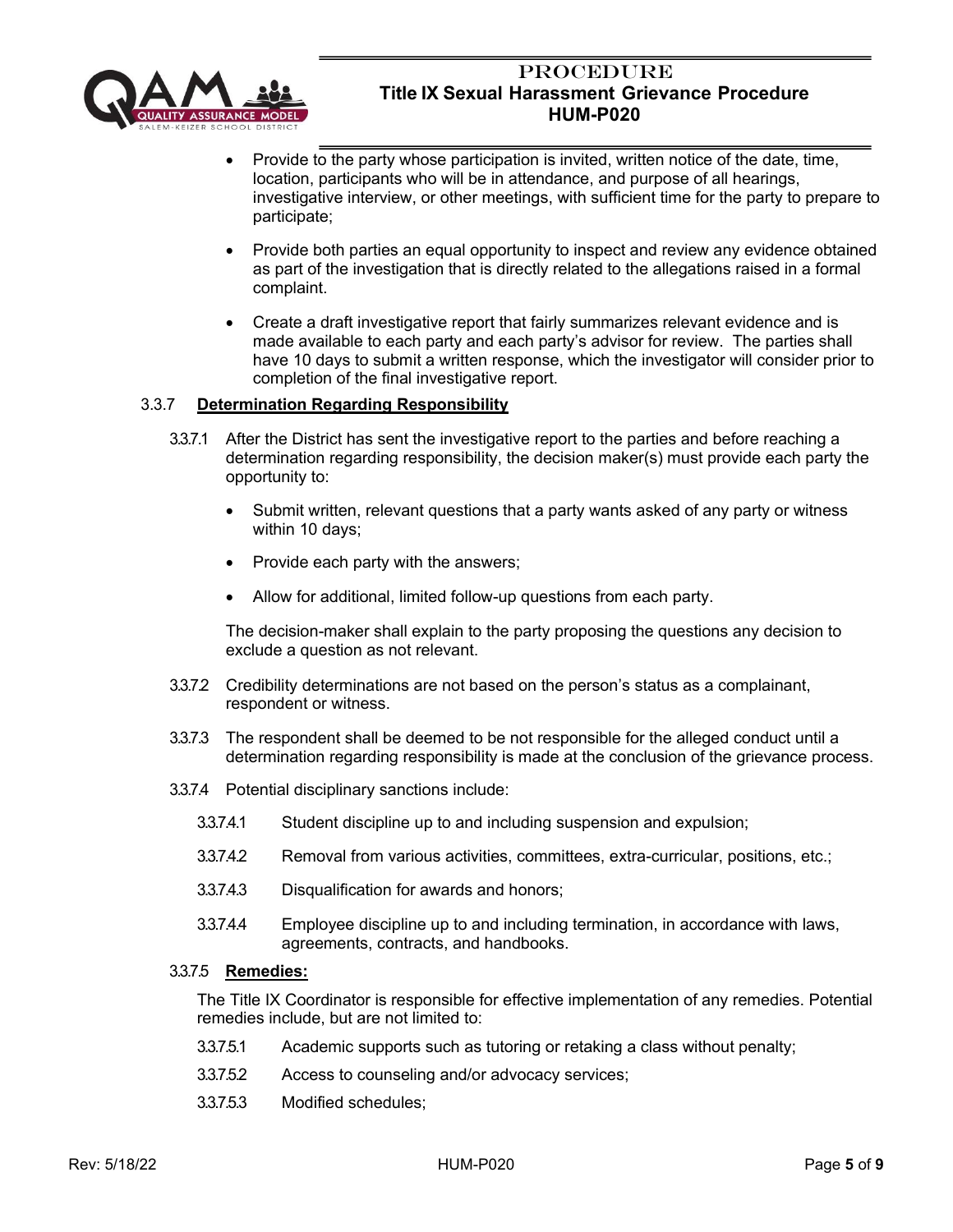

- 3.3.7.5.4 Additional Title IX training for students and/or staff; and
- 3.3.7.5.5 Data reviews, assessments, or climate checks.
- 3.3.7.6 The decision-maker will use the preponderance of the evidence standard for determining whether a violation has occurred.
- 3.3.7.7 The decision-maker shall issue a written determination to the parties simultaneously. The written determination will include:
	- Identification of the allegations potentially constituting sexual harassment;
	- A description of the procedural steps taken from the receipt of the formal complaint through the determination, including any notifications to the parties, interviews with parties and witnesses, site visits, and methods used to gather evidence;
	- Finding of fact supporting the determination;
	- Conclusions regarding the application of the District's code of conduct to the facts;
	- A statement of, and rationale for, the result as to each allegation, including:
		- o A determination regarding responsibility;
		- o Any disciplinary sanctions the District imposes on the respondent; and
		- o Whether remedies designed to restore or preserve equal access to the District's education program or activity will be provided by the District to the complainant ;
	- The District's procedures and permissible reasons for the complainant and respondent to appeal.
- 3.3.7.8 After the decision-maker issues a final decision, either party may appeal the decision to the Assistant Superintendent within 15 days of the final decision being communicated. The appeal must be submitted to the Assistant Superintendent in writing. *See* Section 3.8 below for additional details on appeals.
- 3.3.8 At no point in the process will the District, or anyone participating on behalf of the District, require, allow, rely upon, or otherwise use questions or evidence that constitutes, or seeks disclosure of, information protected under a legally recognizing privilege, unless the person holding such privilege has waived the privilege.
- 3.3.9 If , in the course of an investigation, the District decides to investigate allegations about a complainant or respondent that are not included in the notice previously provided, the District will provide notice of the additional allegations to the parties whose identifies are known.
- 3.3.10 The determination regarding responsibility becomes final either on the date that the District provides the parties with the written determination of the result of the appeal, if an appeal is filed, or if an appeal is not filed, the date on which an appeal would no longer be considered timely.

## 3.4 **Informal Resolution**

- 3.4.1 If the District receives a formal complaint, at any time prior to reaching a determination regarding responsibility, the District may offer an optional informal resolution process, provided that the District:
	- 3.4.1.1 Provides written notice to the parties disclosing: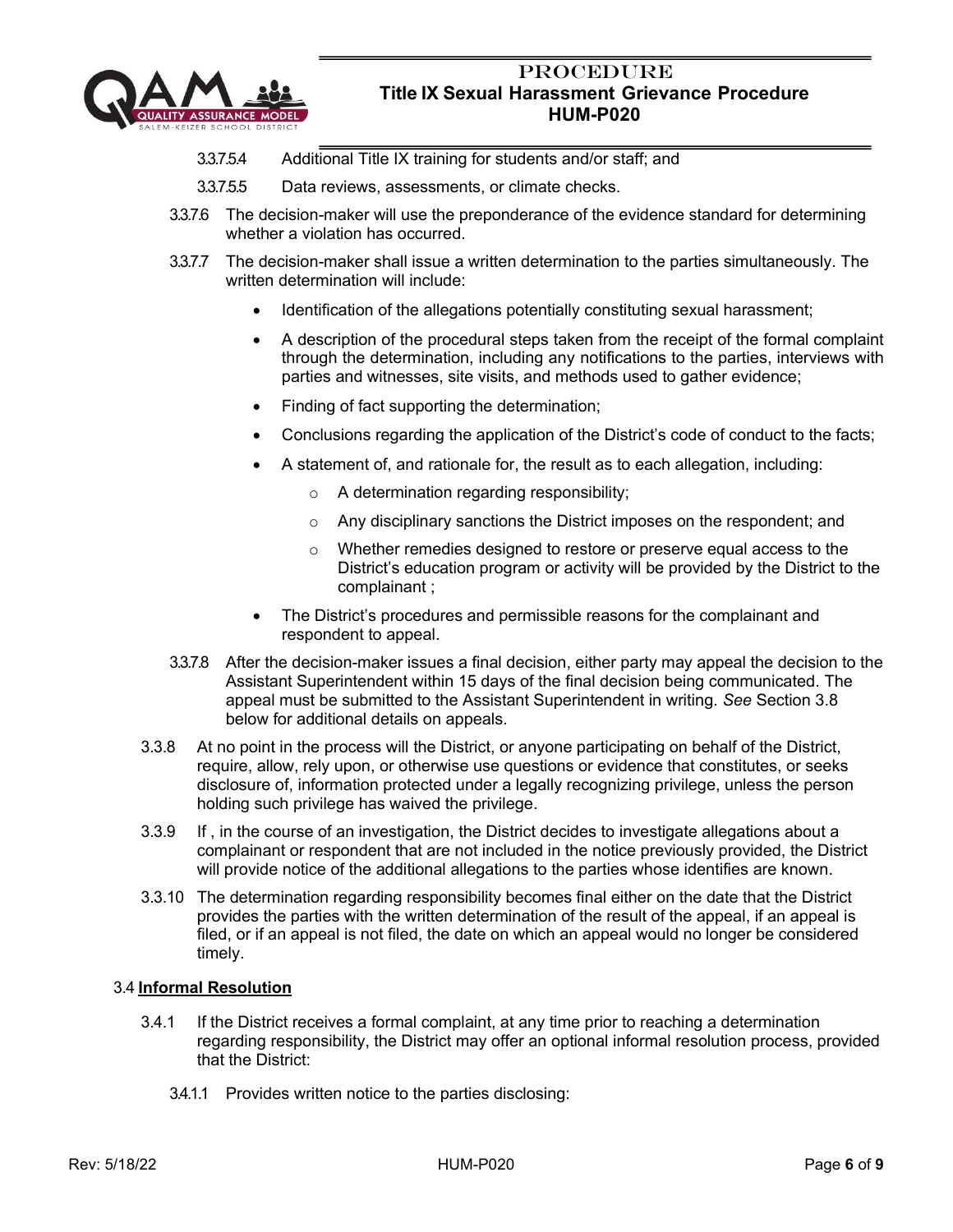

- The allegations;
- The requirements of the informal resolution process including the circumstances under which it precludes the parties from resuming a formal complaint arising from the same allegations, provided that at any time prior to agreeing to a resolution, any party has the

right to withdraw from the informal resolution process and resume the grievance process with respect to the formal complaint; and

- Any consequences resulting from participating in the informal resolution process, including the records that will be maintained or could be shared.
- 3.4.1.2 Obtains the parties' voluntary written consent to the informal resolution process; and
- 3.4.1.3 Does not offer or facilitate an informal resolution process to resolve allegations that an employee sexually harassed a student.

### 3.5 **Conflict of Interest and Bias**

- 3.5.1 No person designated as a Title IX Coordinator, investigator, decision-maker, the decisionmaker for an appeal, or any person designated by the District to facilitate an informal resolution process may have a conflict of interest or bias for or against complainants or respondents generally or an individual complainant or respondent.
- 3.5.2 The same person shall not serve as the Title IX Coordinator, investigator, and/or decisionmaker. The roles shall be filled by separate individuals.

#### 3.6 **Dismissal of a Formal Complaint**

- 3.6.1 The District must dismiss a formal complaint regarding Title IX sexual harassment if the alleged conduct:
	- Would not constitute sexual harassment, even if proven;
	- Did not occur in the District's education program or activity (including locations, events, or circumstances over which the District exercised substantial control over both the respondent and the context in which the sexual harassment allegedly occurred); or
	- Did not occur against a person in the United States.
- 3.6.2 The District may dismiss a formal complaint regarding Title IX sexual harassment if:
	- A complainant notifies the Title IX Coordinator in writing that the complainant would like to withdraw the formal complaint or any allegations therein;
	- The respondent is no longer enrolled or employed by the District; or
	- Specific circumstances prevent the District from gathering evidence sufficient to reach a determination as to the formal complaint or allegations therein.
- 3.6.3 Upon dismissal of a formal complaint, the District must promptly and simultaneously send written notice of dismissal and the reason(s) for the dismissal to the parties.
- 3.6.4 The dismissal of a formal complaint under Title IX does not preclude the District from continuing any investigation and taking action under other District policies or procedures. The District may have a legal obligation to do so.

#### 3.7 **Appeals**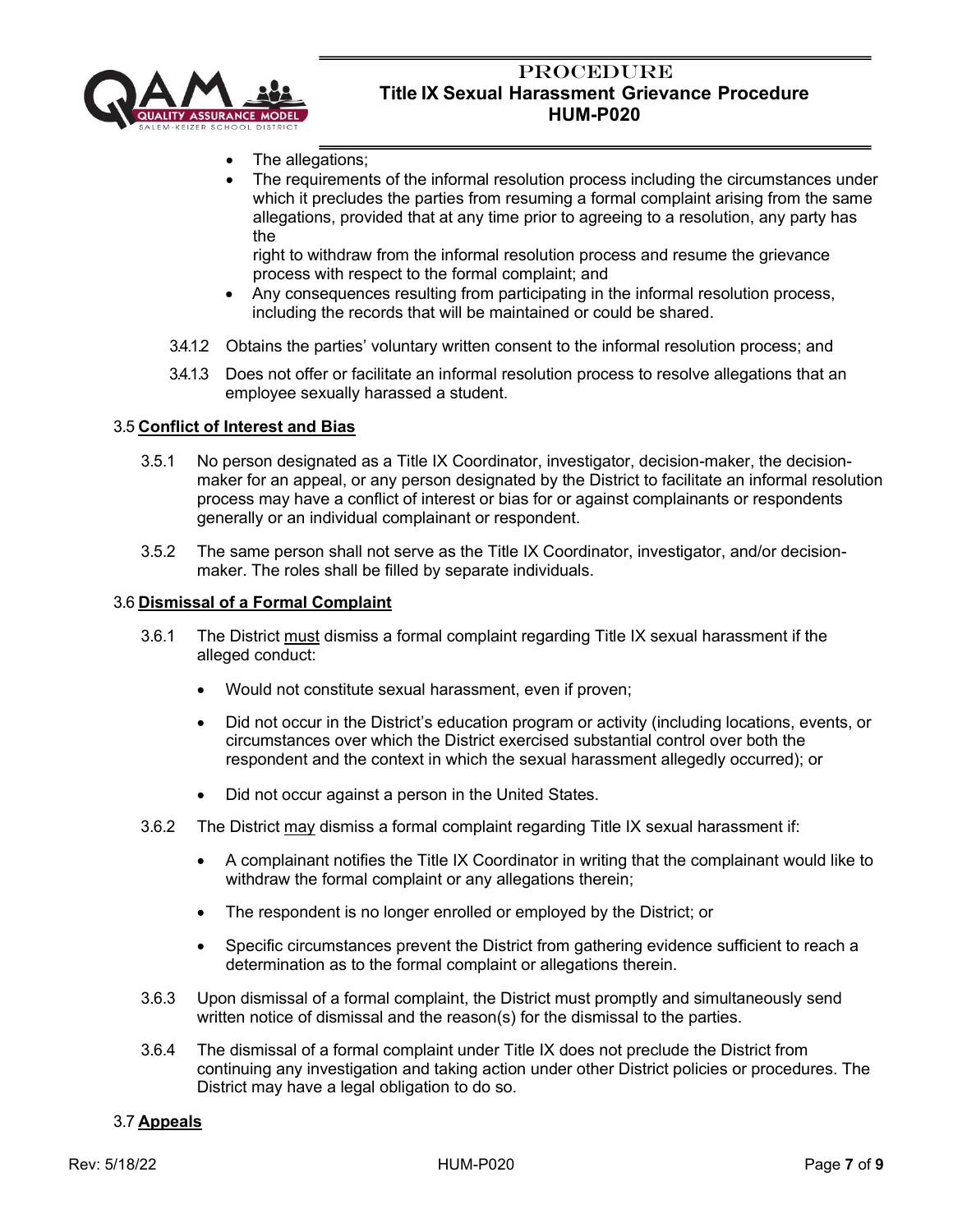

- 3.7.1 Either party may file an appeal from a determination regarding responsibility or from a dismissal of a formal complaint on the following bases:
	- Procedural irregularity that affected the outcome of the matter;
	- New evidence that was not reasonably available at the time the determination regarding responsibility or dismissal was made, that could affect the outcome of the matter; or
	- The Title IX Coordinator, investigator, or decision-maker(s) had a conflict of interest or bias for or against complainants or respondents generally or the individual complainant or respondent that affected the outcome of the matter.
- 3.7.2 Appeals must be submitted in writing to the Assistant Superintendent or their designee within 15 days of the final decision regarding responsibility or notification of dismissal.
- 3.7.3 When an appeal is filed, the District must:
	- 3.7.3.1 Notify the other party in writing;
	- 3.7.3.2 Implement appeal procedures equally for both parties;
	- 3.7.3.3 Ensure that the decision-maker(s) for the appeal is not the same person as the decisionmaker(s) that reached the determination regarding responsibility or dismissal, the investigator, or the Title IX Coordinator and does not have a conflict of interest or bias as described above;
	- 3.7.3.4 Give both parties an equal opportunity to submit a written statement in support of or challenging the outcome;
	- 3.7.3.5 Issue a written decision describing the result of the appeal and the rationale for the result; and
	- 3.7.3.6 Provide the written decision simultaneously to both parties.

## 3.8 **Records**

3.8.1 Records will be created and maintained in accordance with state and federal law.

## 3.9 **No Retaliation**

- 3.9.1 Neither the District or any person may retaliate against and individual for reporting, testifying, providing evidence, being a complainant, otherwise participating, or refusing to participate in any investigation or process in accordance with this procedure. Charging an individual with a code of conduct violation for making a materially false statement in bad faith in the course of a grievance process does not constitute retaliation.
- 3.9.2 Identities of the parties and participating persons will be kept confidential to the extent allowed by law and the process outlined in this procedure.

## 3.10 **Training**

- 3.10.1 Title IX Coordinators, investigators, decision-makers, and any person who facilitates an informal resolution process must receive training on the following:
	- The definition of sexual harassment under Title IX;
	- The scope of the District's education program or activity;